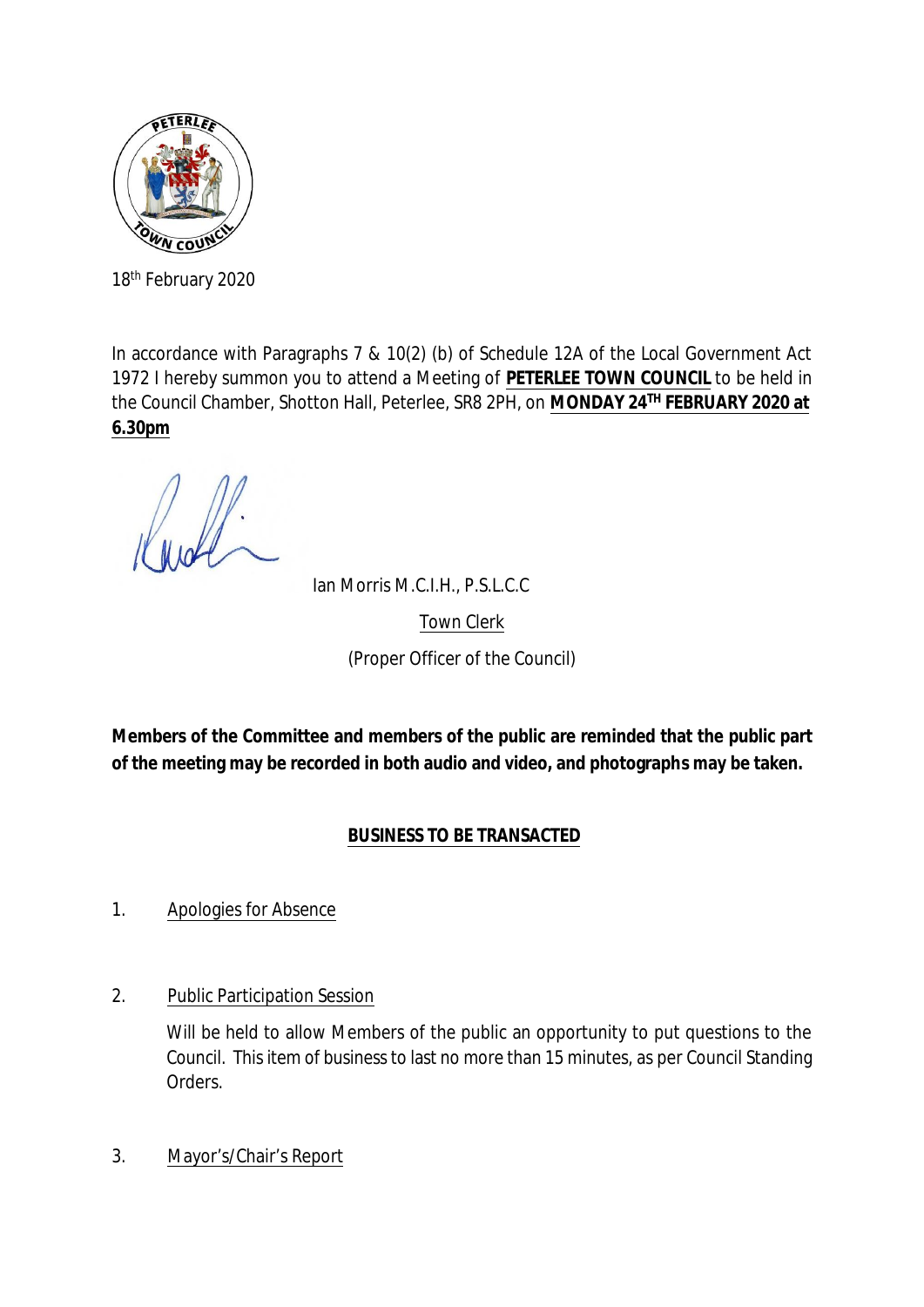## 4. Project Hagrid

To welcome Bryan Russell, Executive Manager, Durham Agency Against Crime and PCSO Michelle Burr to speak about this project

# 5. Police Report/Update

# 6. To receive declarations of interest

Members are reminded of the need to disclose any interests in items on this agenda, whether pecuniary or otherwise. Please seek advice from the Town Clerk or Deputy Town Clerk **prior to the meeting** if in doubt. Members are reminded that they can check their published declaration of interests here[: https://bit.ly/2wVyeLA](https://bit.ly/2wVyeLA)

# 7. Notice of Vacancy – Passfield Ward

Town Clerk's verbal report

# 8. To Approve the Minutes of the last meeting of the 20<sup>th</sup> January 2020

The minutes of the previous meeting are attached for consideration and approval as a true and correct record. (attached)

## 9. The Minutes of the Resources Committee of the 3rd February 2020

The minutes of the meeting of the Resources Committee are attached for Members to note their contents. (attached)

10. The Minutes of the Community & Environment Committee of the 10<sup>th</sup> February 2020 The minutes of the Community & Environment meeting are attached for Members to note their contents. (attached)

# 11. Annual Risk Review

To review the Council's Strategic Risk Register and approach to risk. (Report of the Town Clerk, copy to follow)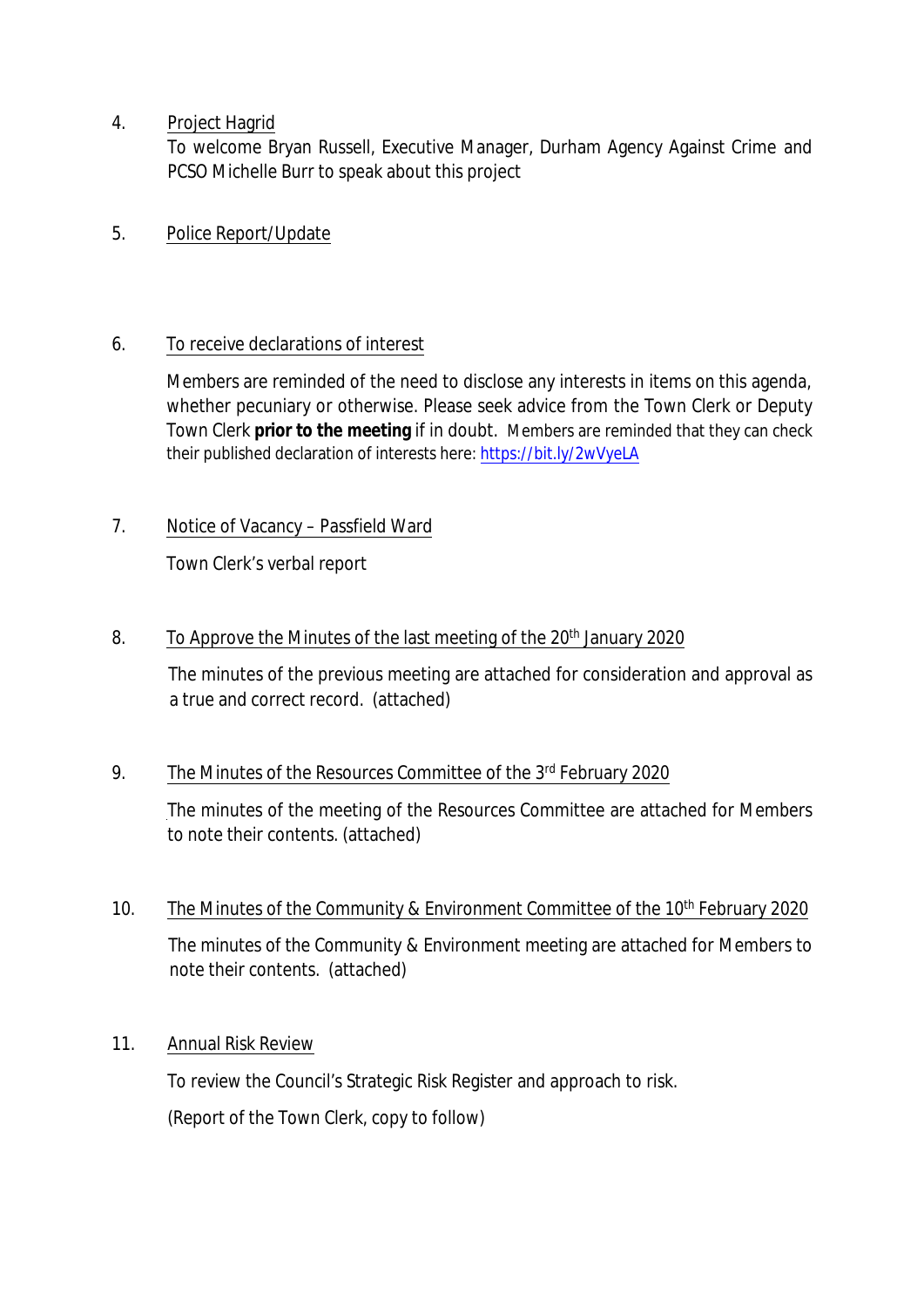## 12. Review of the use of Direct Debit, Standing Orders and BACS/CHAPS payments

To receive a report from the Town Clerk seeking approval for the use of Direct Debit, Standing Orders and BACS/CHAPS payments as per the Council's Financial Regulations

## 13. Staff Attendance Recognition

To receive a verbal report from the Town Clerk regarding Council staff who achieved 100% attendance (i.e. no sickness absence) in the year January – December 2019 and approve the proposal to issue a letter of thanks to the staff on behalf of the Council.

## 14. Parish Boundary Fence Line - Edenhill

To receive a verbal report from the Town Clerk on issues relating to a boundary fence line at Edenhill

# 15. Spokesperson of the North East Party's Report

# 16. Spokesperson of the Labour Political Party's Report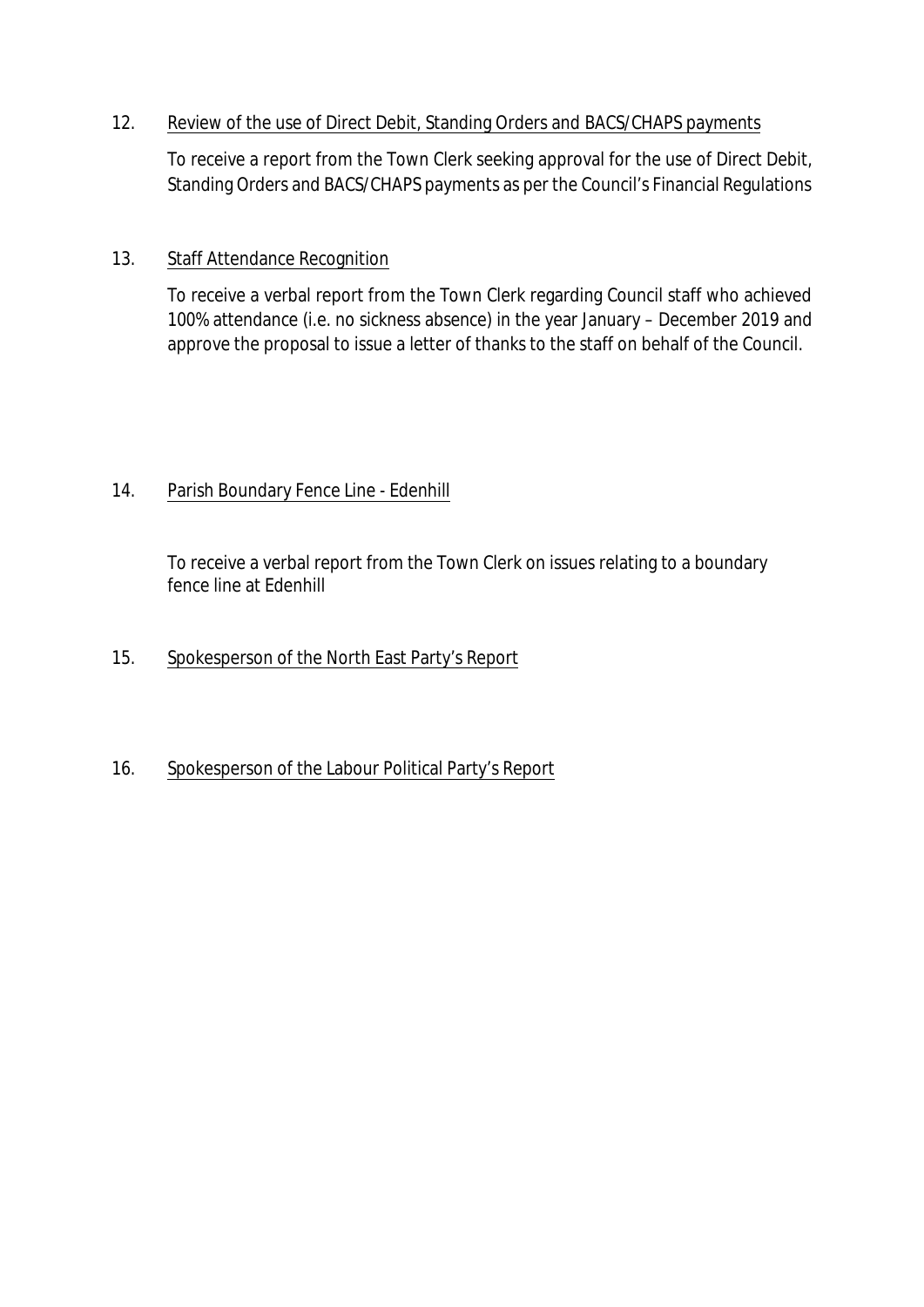#### PETERLEE TOWN COUNCIL

#### MINUTES OF THE MEETING OF THE TOWN COUNCIL

#### HELD IN THE COUNCIL CHAMBER, SHOTTON HALL, PETERLEE

#### ON MONDAY 20<sup>th</sup> JANUARY 2020 at 6.30PM

#### PRESENT:- COUN T DUFFY (CHAIR)

Mesdames:- S Simpson, K Liddell, K Hawley, M A Cartwright, L Fenwick, K J Duffy, A C Long & S McDonnell

Messrs:- A Watson, G Carne, S Miles, A Wilkinson, R Kyle, T Duffy, R Moore & C Watkins

- 118. Apologies for Absence Apologies for absence were offered and accepted from Councillors S McGlen, S Kirkup & D Howarth.
- 119. Public Participation Session A public participation session was held to allow members of the public an opportunity to put questions to the Council. No members of the public were present.
- 120. Police Report PCSO Simon Walters offered his apologies. **RESOLVED the information given, be noted.**
- 121. Mayor's/Chair's Report The Mayor gave his report for Members, (see attached).
- 122. To receive declarations of interest Members were reminded of the need to disclose any interests in items on this agenda, whether pecuniary or otherwise.
- 123. To Approve the Minutes of the last meeting of the 16<sup>th</sup> December 2020 the minutes of the previous meeting were attached for consideration and were approved as a true and correct record.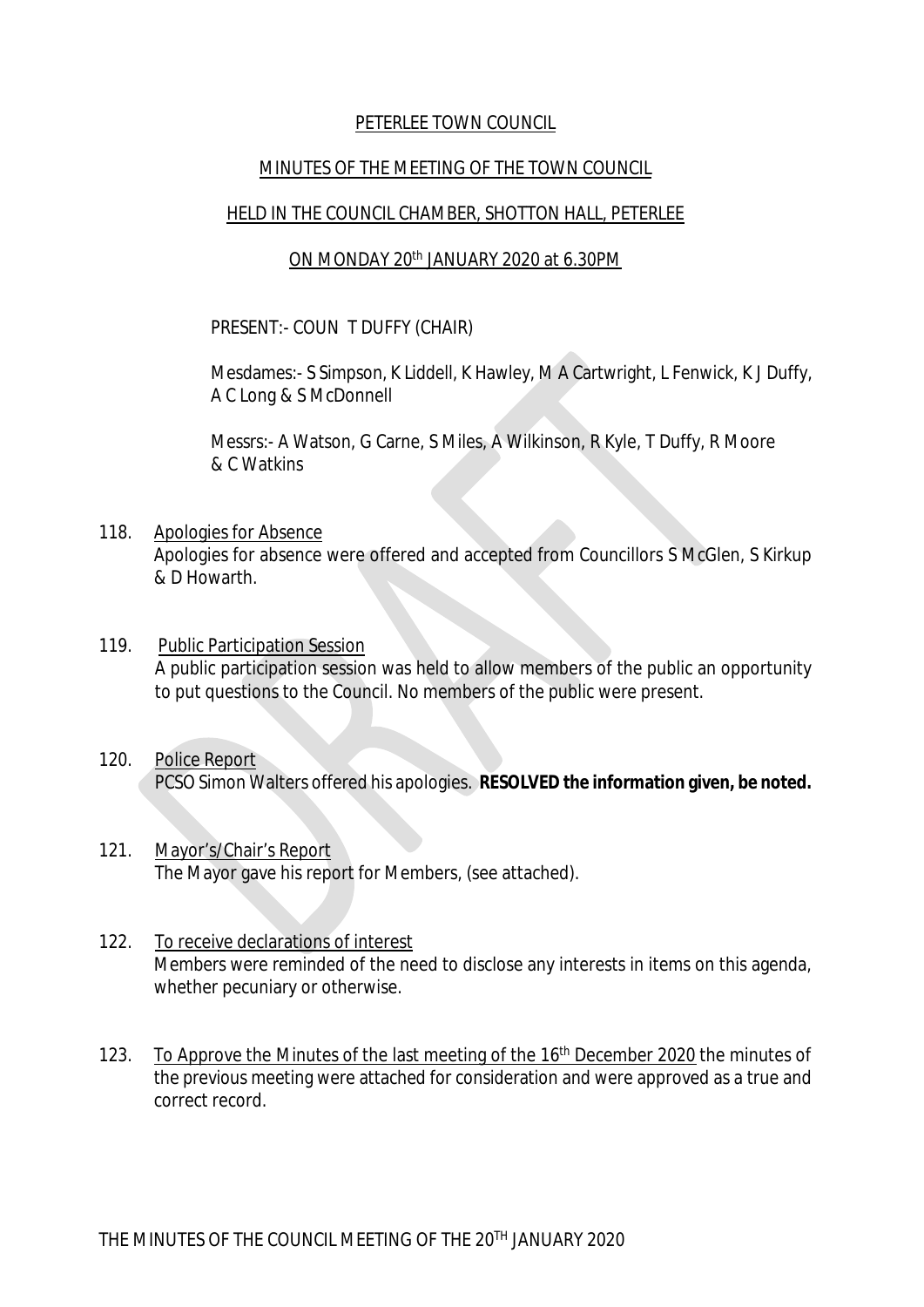- 124. The Minutes of the Resources Committee of the 6<sup>th</sup> January 2020</u> a copy of which had been circulated to each Member, were noted.
- 125. The Minutes of the Community & Environment Committee of the 13th January 2020 a copy of which had been circulated to each Member, were noted, subject to Councillor Fenwick as being shown as in attendance.

#### 126. Budget 2020/21

Council received a report from the Town Clerk seeking Members' approval of the outline budget for the Town Council for 2020/21 and set the precept level for 2020/21.

A proposal was put forward that the Town Council reduce its precept by 0.5% for 2020/21.

Councillor A Watson requested a recorded vote and the results were as follows:- For a 0.5% reduction in the council tax making a Band D property £287.56, Councillors S McDonnell, R Moore, S Miles, G Carne, A Watson, L Fenwick, R Kyle, K Hawely, K J Duffy, A C Long, K Liddell, S Simpson, M A Cartwright, A Watson, T Duffy; and Against the motion Councillor C Watkins.

## **RESOLVED:-**

- **(i) Approval be given to the Peterlee Town Council outline budget for 2020/21 as detailed in the report;**
- **(ii) The precept figure for 2020/21 be £1,296,004.16, equivalent to a Band D Council Tax figure of £287.56.**
- 127. Letter of Resignation Councillor for the Passfield Ward The Chair reported receipt of a letter of resignation from Councillor Scott Meikle. **RESOLVED the process to fill this vacancy commence immediately.**
- 128. Exclusion of the Press and Public **RESOLVED that in view of the confidential nature of the items to be discussed, the committee pass the formal resolution to exclude the press and public from the meeting, pursuant to the Public Bodies (Admissions to Meetings) Act 1960 & the Local Government (Access to Information) Act 1985, Part 1, paragraph 13.**
- 129. Issues relating to the Code of Conduct Notice of Motion submitted by Councillor K J Duffy "To consider the submission of a Code of Conduct complaint to the DCC Monitoring Officer".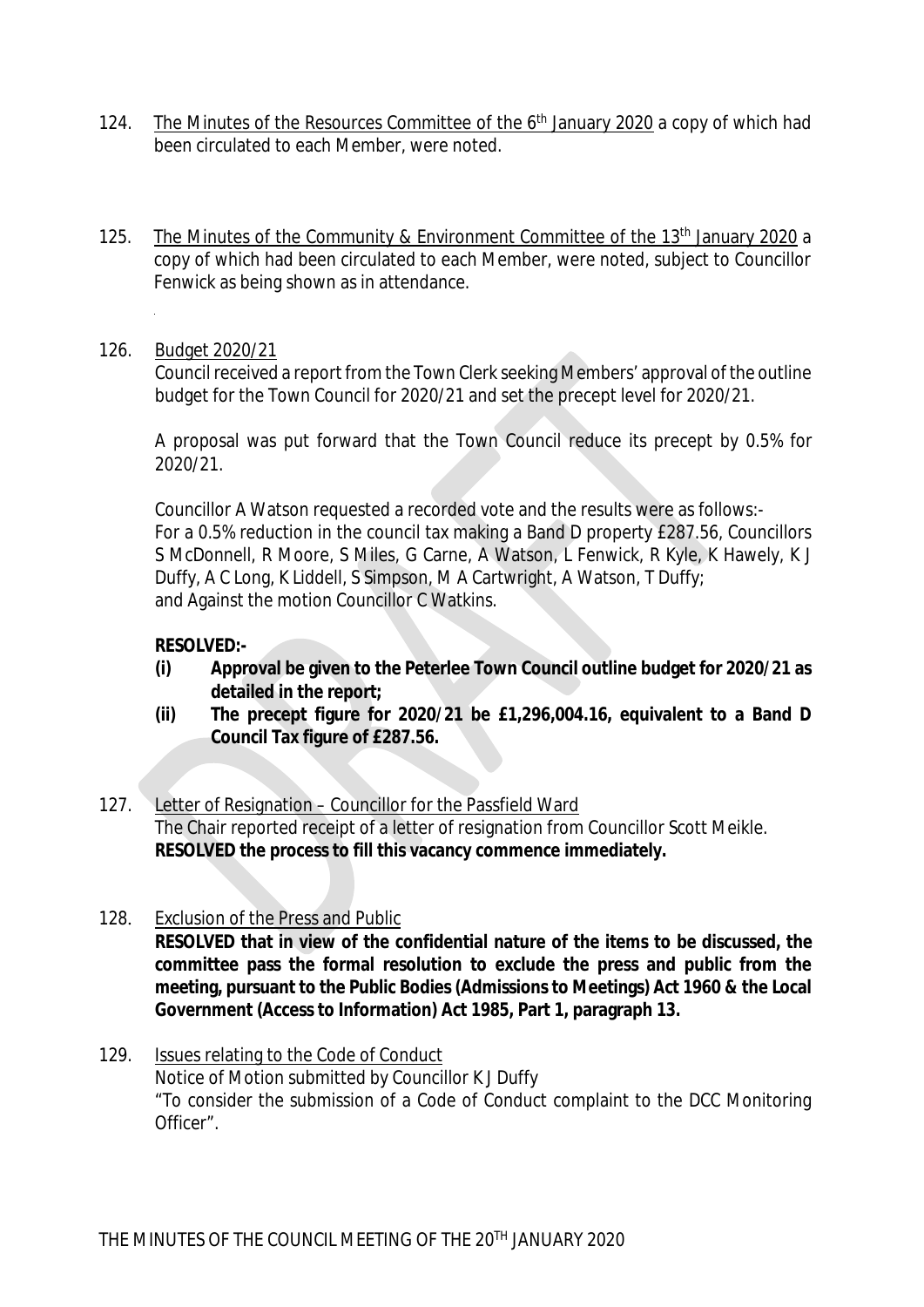Councillor Duffy advised she was happy to withdraw her item, and wished it to be placed on record that she strongly, the statements made about her on social media by a former Council Member.

#### 130. Spokesperson of the North East Party's Report

Councillor A Watson commented he had known Councillor Karen Duffy for several years and he felt what had been said about her was scandalous and a disgrace. He spoke on the recent accident involving a quad bike and he said efforts should be maintained in working with the Police in tackling off road bikes. He wished the person that had been injured a speedy recovery. He reported it was the 5<sup>th</sup> year the Council had frozen or reduced its precept cost to the council tax payers of Peterlee, whilst improving services with efficiencies and the efforts of the council and its staff. He hoped this trend would continue into the future for the next 4 or 5 years. **RESOLVED the information given be noted.**

#### 131. Spokesperson of the Labour Political Party's Report

Councillor Fenwick spoke about a recent hit and run accident in O'Neill Drive and she thanked everyone that had helped and wished her a speedy recovery. She spoke about the loss of the urgent care service during the night. She said the Town had great open spaces and denes and was a paradise for dog walkers. **RESOLVED the information given be noted.**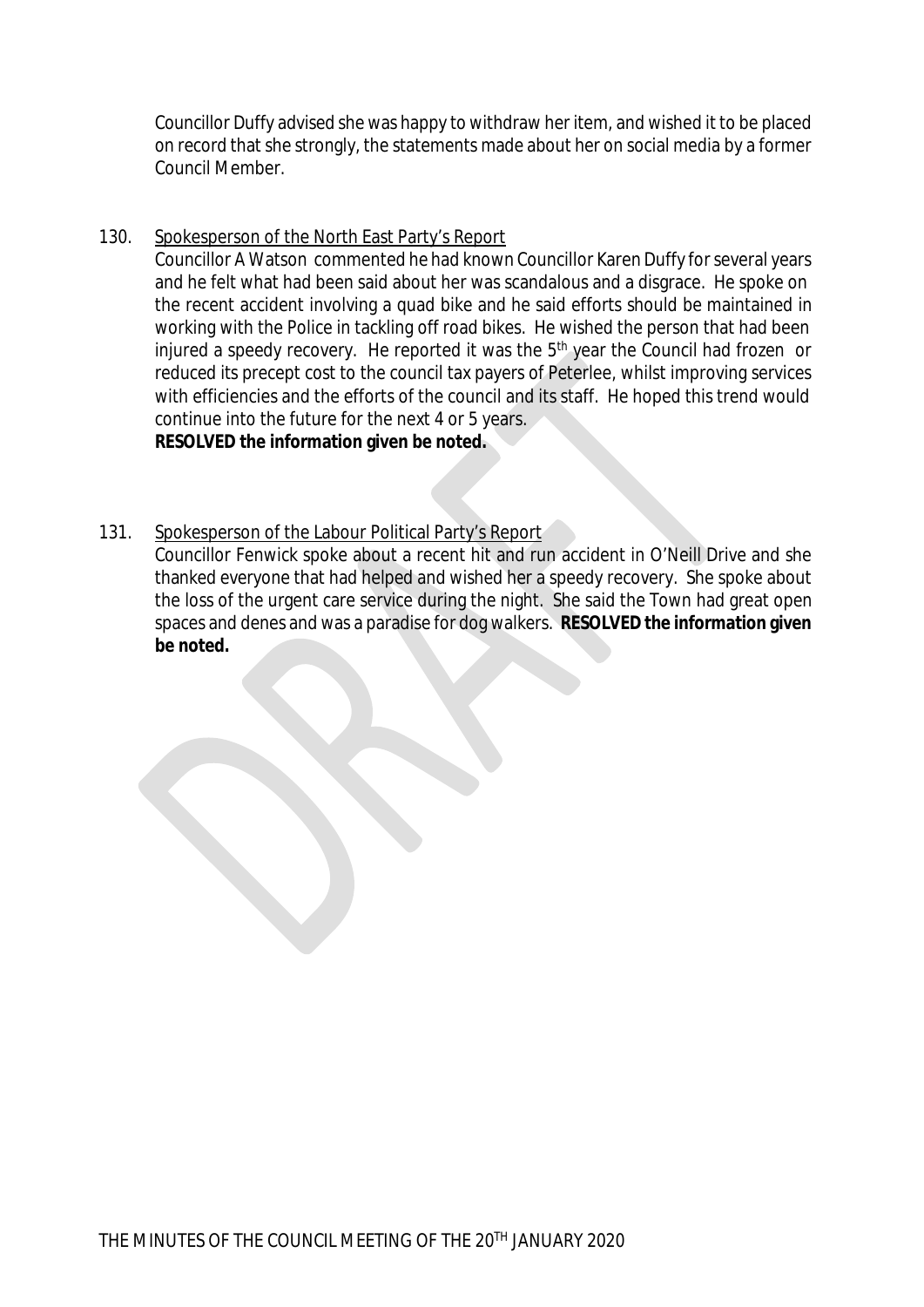# Mayor's Report January 2020

My last report was before Christmas so I will briefly mention Councillors interactions with Santa's Wish. This is the 3<sup>rd</sup> year that Santa's Wish has helped to feed vulnerable families, on the lead up to Christmas, and deliver presents to children that probably would have had very little on Christmas morning. Santa's Wish relies on the generosity of local people and redistributes their kind donations, whether that be food, gifts or money, to agencies that specialise in the care of vulnerable families ensuring that all donations get to those in our communities that need the most help.

The best Santa in Peterlee, and of course Mrs Claus, brought delight to many local residents when they toured our streets in their sleigh. They also greeted shoppers at Asda on a couple of dates and many people mentioned their fabulous costumes.

I am very proud to be associated with Santa's Wish and would like to thank all Councillors that helped, this year, and to everyone that gave so generously.

I attended the Over 60's New Year's Lunch and what a lovely event it was. I had a great time meeting Peterlee residents and serving them at their tables. The Banqueting Suite was full and everyone commented on how lovely the food was. Well done to our Chef Neil and all of his staff. Also, thanks to everyone that volunteered for this event – I must say when this Council and the council officers and staff work together, we do a really great job. Thank you everyone that attended for helping to create such a lovely day.

I had the pleasure of attending Shotton Hall for the GT Brass Band fund raising event. We had a lovely evening listening to the fabulous music and I would like to thank the GT Band for their kind donation to the Mayor's Charity Fund.

Happy New Year to all residents, Councillors and Council staff. I am very much looking forward to our planned events in 2020.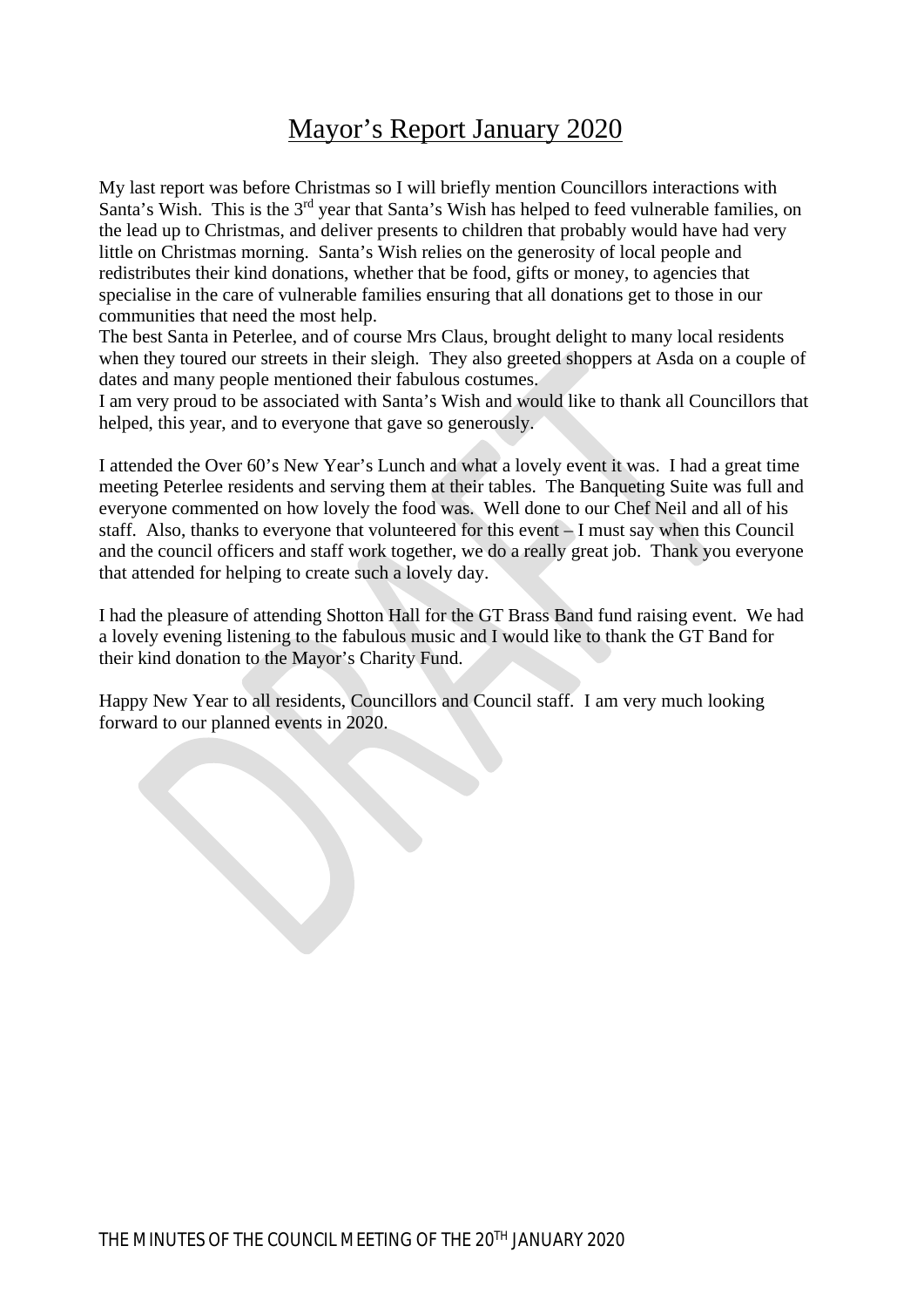## THE MINUTES OF THE MEETING OF THE RESOURCES COMMITTEE HELD IN THE COUNCIL CHAMBER, SHOTTON HALL, PETERLEE ON MONDAY 3RD FEBRUARY 2020 AT 6.30PM

PRESENT:- COUN A WATSON (CHAIR)

Mesdames:- K Liddell, K Duffy, D Howarth & K Hawley

Messrs:- G Carne, S Miles, A Watson, R Moore, T Duffy, C Watkins & A Wilkinson

70. Apologies for Absence

Apologies had been submitted and accepted from Councillor S Simpson, L Fenwick, M A Cartwright, S McGlen and A C Long. **RESOLVED the Council approve the reasons submitted at the meeting for absence received from the Councillors listed, and their apologies for absence be recorded.**

- 71. To receive declarations of interest Members were reminded of the need to disclose any interests in items on this agenda, whether pecuniary or otherwise. Councillor K Liddell declared an interest in item 77 MUGA.
- 72. CALM in East Durham Progress

The Chair welcomed Barbara Chrisp to the meeting who then went on to go through the contents of her first quarterly report on activities from September to November 2019. The meeting was opened up for a question and answer session and in closing Ms Chrisp was thanked for her report. **RESOLVED the next quarter report from Calm in East Durham, be awaited**.

73. To approve the minutes of the previous meeting

Members approved the content of the draft minutes as a true and correct record of the last meeting of this Committee held on  $3<sup>rd</sup>$  January 2020, subject to Minute Number 69 being amended to delete the second sentence. Councillor Watkins objected to this alteration.

74. Report of the Finance Sub Committee of the 20<sup>th</sup> January 2020 a copy of which had been circulated to each Member, was agreed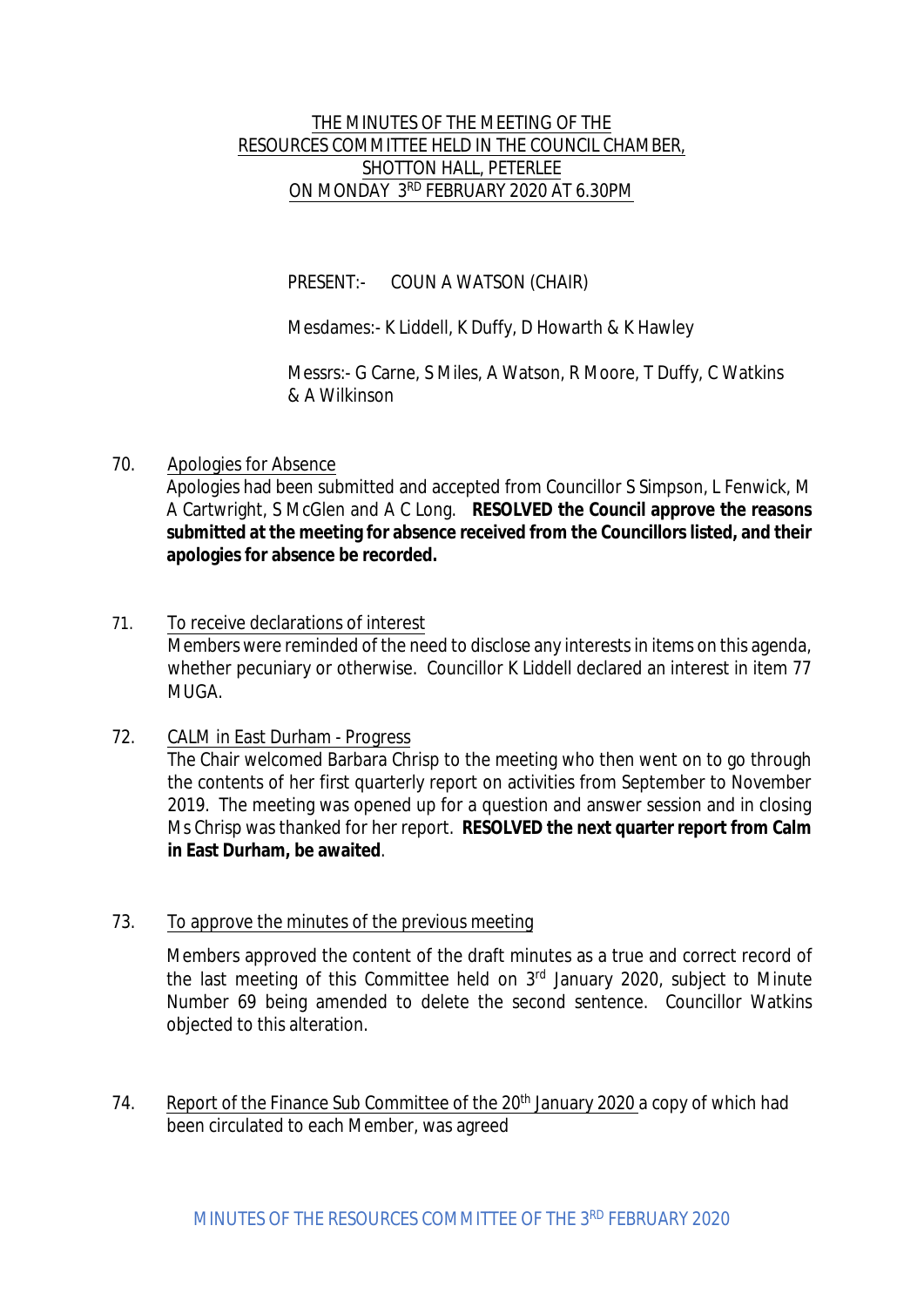## 75. Neighbourhood Engagement Project

(a) Criteria

Councillor K Hawley had asked this item be placed on the agenda in that she would like Members to consider what criteria is appropriate when we use public funds.

At the meeting she explained if a Councillor was supporting a project they needed to be in possession of all of the information relating to it and it was their responsibility to ask the necessary questions. In considering the current policy it was **RESOLVED the requirements of 51% of the organisation's members/users are Peterlee residents, be removed.**

(b) Applications

Peterlee Helford Phoenix Football Team, requesting £400 towards promotion of football opportunities for girls under 15 to practice and play football, (Futsal), venue hire and new kit.

# **RESOLVED grant of £400 be made towards this team.**

- (c) Concessionary use
- (i) The Pavilion

Bring ya Thing Sewing Group, use of The Pavilion

**RESOLVED free use of a room for a six week bloc from 27 January 2020 to 2nd March 2020 for Bring ya Thing (Sewing Group), be agreed.**

(ii) Shotton Hall Banqueting Suites

- Young Heroes Event, 15<sup>th</sup> May 2020, concessionary use along with a request for support with the catering costs

**RESOLVED PTC support this event as far as it was possible with concessionary use of the Banqueting Suites and in kind match funding contribution be given towards grant funding.**

-Betty's Big Bash, 26<sup>th</sup> June 2020, Charity Fundraiser for Macmillan **RESOLVED free use of the Banqueting Suites be granted for this event.**

**Powers used:- Under the power of GPC, The Localism Act 2011, s 1-6.**

76. Tenders for Town Activities

Members were presented with the list of quotes from various companies to provide supplies for Peterlee Town Council events for 2020. In relation to the tenders for security the Chair asked that if there were any issues with the service provided at an event, they be brought to the immediate attention of the Corporate Services Manager. **RESOLVED:-**

- **(i) the quotation from Company A, Phoenix Security from Newcastle, for the total amount of £11,636.90 for the events be accepted.**
- **(ii) the quotation from Company A, Medics UK from Stockton, for the total amount of £4,393.00 for the events be accepted.**
- **(iii) the quotation from Company A, Nemesis Fireworks from Nantwich, for the amount of £2,790.00 be accepted.**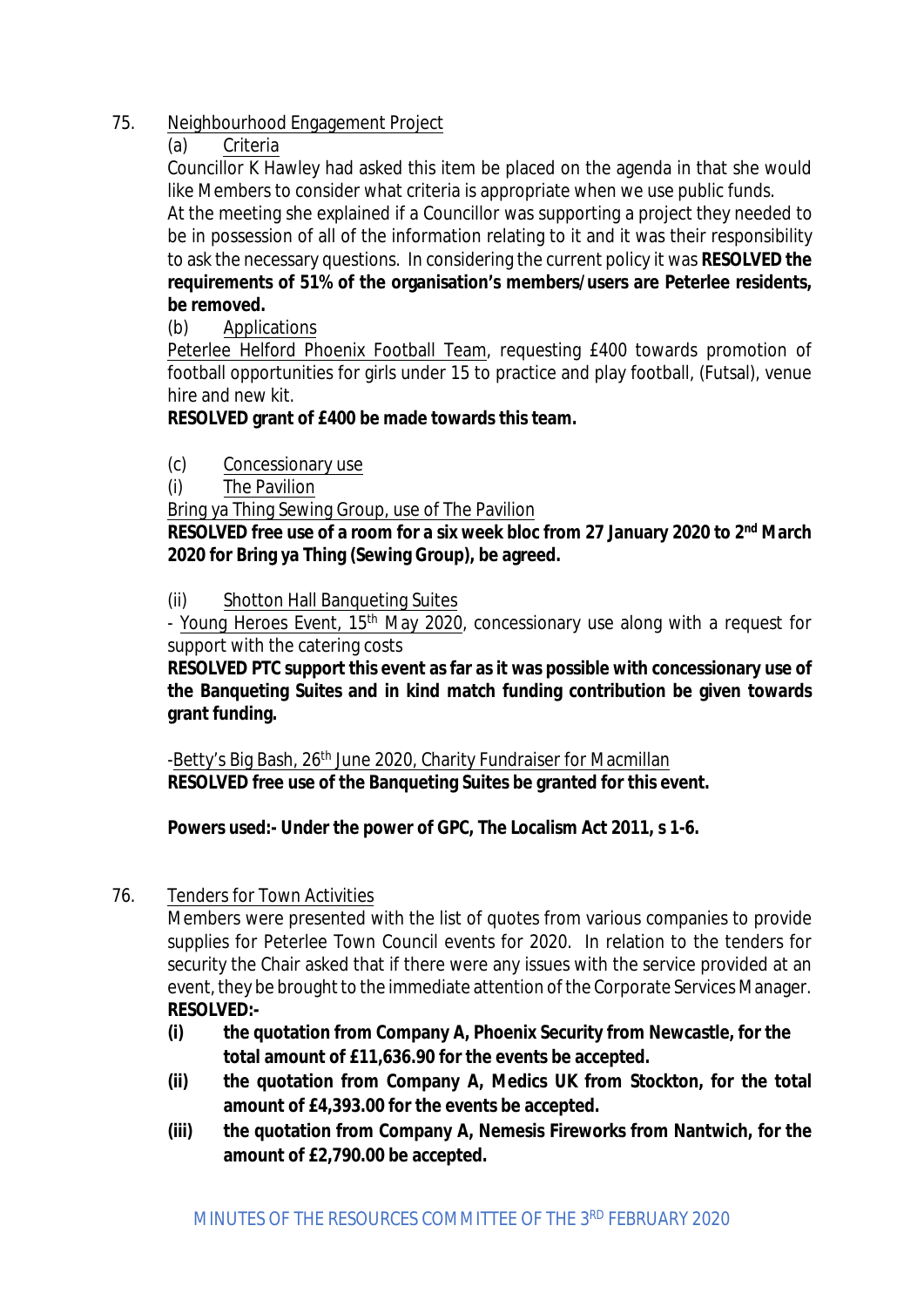- **(iv) the free offer from Company A, Hutton Fire Protection from Hartlepool, be accepted.**
- **(v) the quotation from Company A, TMS Traffic Management Services from Nottinghamshire, for the amount of £5,535.00 be accepted.**
- **(vi) the quotation from Company A, Teesdale Event Servicesfrom Barnard Castle, for the amount of £3,135.00 be accepted.**
- **(vii) the quotation from Company A, Dents Skip Hire from Seaham, for the amount of £600.00 be accepted.**
- **(viii) the quotation from Company A, Dobson's Marquee Hire from Bishop Auckland, for the amount of £4,540.00 be accepted.**
- **(ix) the quotation from Company A, Northern Productions from Sunderland, for the amount of £8,915.00 to provide PA, lighting, staging & generators be accepted.**
- **(x) the quotation from Company A, Northern Productions from Sunderland, for the amount of £1,180.00 to provide lighting towers for Bonfire night only, be accepted.**

#### **FURTHER RESOLVED:-**

**(a) the Corporate Services Manager be given authority to seek a price from a previous supplier for fencing and temporary accommodation;**

**(b) it be confirmed the Town Council follow the advice of the Safety Advisory Group when given.**

## 77. Replacement of MUGA surface at the Pavilion Sports & Community Centre

Members considered the report provided Members with a summary of quotations for the replacement of the MUGA carpet at the Pavilion. **RESOLVED the contract to replace the MUGA surface be awarded to Greenfields Sports Surfaces Ltd at a value of £61,243.78 + vat.**

- 78. Policies
	- (a) Menopause Policy
	- (b) Annual Leave Policy

Members considered the policies listed above. **RESOLVED the policies be approved for immediate use.**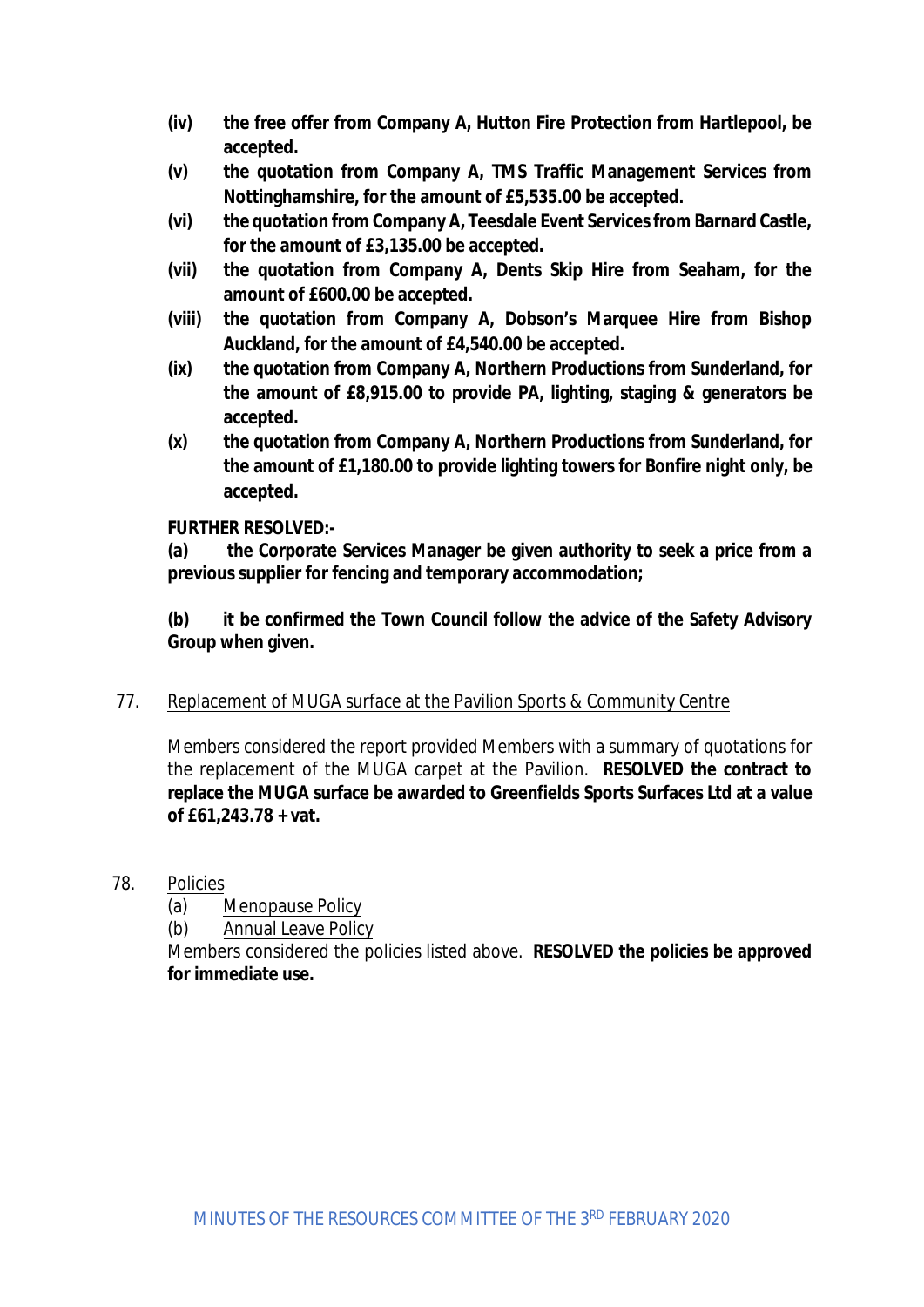#### THE MINUTES OF THE MEETING OF THE COMMUNITY & ENVIRONMENT COMMITTEE HELD IN THE COUNCIL CHAMBER, SHOTTON HALL, PETERLEE ON MONDAY 10TH FEBRUARY 2020 AT 6.30PM

#### PRESENT: COUN M A CARTWRIGHT (CHAIR)

Mesdames:- D Howarth, A C Long, K Liddell, S Simpson & S McDonnell

Messrs:- A Watson, S Miles, G Carne, R Moore & C Watkins

**The Chairman advised Members of the committee that part of the meeting may be recorded by both audio and video, and it may be that photographs were taken.**

61. Apologies for Absence

Apologies had been submitted and accepted from T Duffy, K J Duffy & L Fenwick. **RESOLVED the Council approve the reason submitted for absence received from the Councillors listed, and their apologies for absence be recorded.**

62. To receive declarations of interest Members were reminded of the need to disclose any interests in items on this agenda, whether pecuniary or otherwise. None were given.

#### 63. Horden & Peterlee RFC

Representatives of the Club were in attendance at the meeting to update the Council on the Club's development and their future plans. They thanked the Town Council for their help and support in getting the Club to where they are today. He gave details of the works carried out on the building and stand and progress with the Club's development, detailing particularly the youth and women's teams. He advised the biggest issues for them was wear and tear on the first team pitch. This was where the proposal for the Horden & Peterlee RFC to fund the development of a training pitch between the Rugby Club and cemetery had been necessary**.** Consideration of this request had been deferred at the last meeting.

It was reported the Club was very well used on almost every day of the week with various community groups using the facilities regularly. A Local Member reported on the massive positive impact on the behaviour of local school children that she came into contact with that are involved with the Club. Whilst there was discussion on the name change of the Club the Town Council accepted the concerns about potential relegation this may cause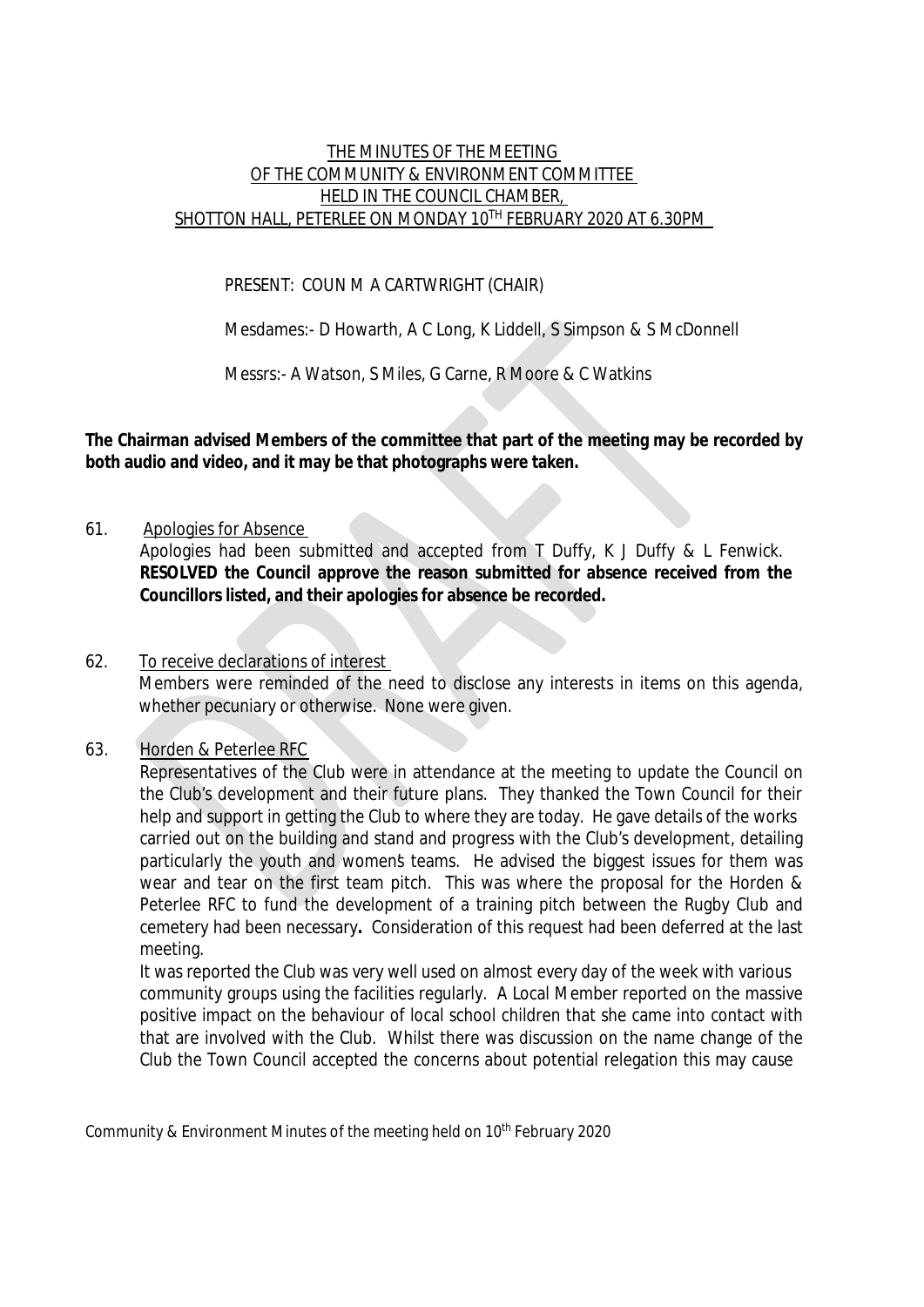and were pleased to see the signage had been changed at the Club. It was stressed that the Town Council did expect the full name change to Peterlee Rugby Club to be delivered for the 5th year anniversary, as per the terms of the lease.

**RESOLVED the information given be noted and further consideration be given to the request for a third pitch at a future meeting.**

#### 64. Former Bowling Green Site, Lowhills Road - Progress

The Town Clerk reported a meeting had been held with the two interested parties on Friday 7 th February 2020 and he now asked Council to decide which was their preferred option for the future use of the site. Members wished for a genuine community hub facility to be created on the site and following discussion it was **RESOLVED the proposal from CALM in East Durham to create a Wellbeing Village on the former bowls pavilion and grounds at Lowhills Road, be accepted. Members were keen for the site to be used and agreed that an interim License to Occupy be drawn up which would allow non-exclusive right of access to the site. A formal lease for the site would be drawn up and brought back to Council for a final formal approval as soon as possible.**

65. Information on Sport & Wellbeing Activities and Events

The progress report of the Sports & Well Being Manager providing information for Members about new and existing Sport & Wellbeing activities, and issues raised by sports users was considered. The Sport & Wellbeing Manager asked for Member's help with promoting the Active Families sessions to be held during the school holidays in February as well as the SEED workshop to be held on 25<sup>th</sup> February 2020. A Local Member reported the installation of sound panels in the main hall had made a huge difference with the acoustics in the room. **RESOLVED the information given, be noted.**

- 66. To Approve the Minutes of the Last Meeting of the 13<sup>th</sup> January 2020 and Minutes of the Special Meeting held on 20th January 2020 a copy of which had been circulated to each Member were approved and signed as a true and correct record.
- 67. Report of the Events Working Party of Monday 20<sup>th</sup> January 2020 a copy of which had been circulated, were noted. Councillor R Moore expressed his disappointment that the Armed Forces event had been cancelled.
- 68. Report of the Woodhouse Park Working Party of 15<sup>th</sup> January 2020 a copy of which had been circulated, were noted.

Community & Environment Minutes of the meeting held on  $10<sup>th</sup>$  February 2020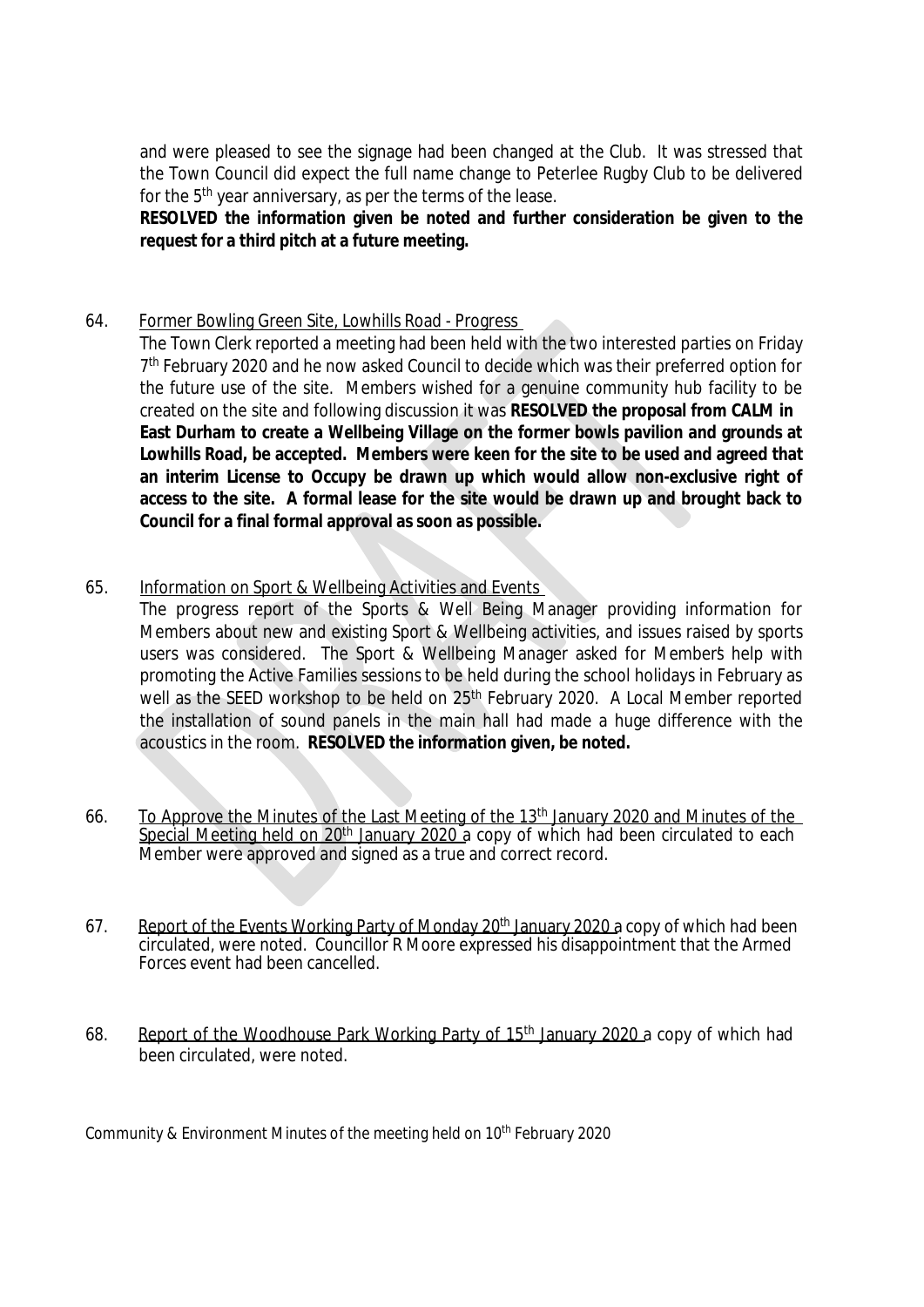Councillor R Moore had asked Council to discuss the way forward for dealing with ASB issues in Woodhouse Park.

Two local residents had come along to the meeting to speak to the Council about problems of anti social behaviour there were experiencing living next to and using the Park and they asked for Woodhouse Park to be locked on an evening which they felt would reduce problems. Following discussion it was **RESOLVED the Town Council investigate further the access options for Woodhouse Park.**

The Chair thanked the residents for their attendance at the meeting.

#### 69. Permanent Christmas Tree – Shotton Hall

Consideration was given to the report of the Parks Manager providing Members with a summary of planting a permanent Christmas tree at Shotton Hall. **RESOLVED the purchase and installation of a permanent British sourced Nordmann fir tree from Todds Nursery at a cost of £3,800, be agreed.**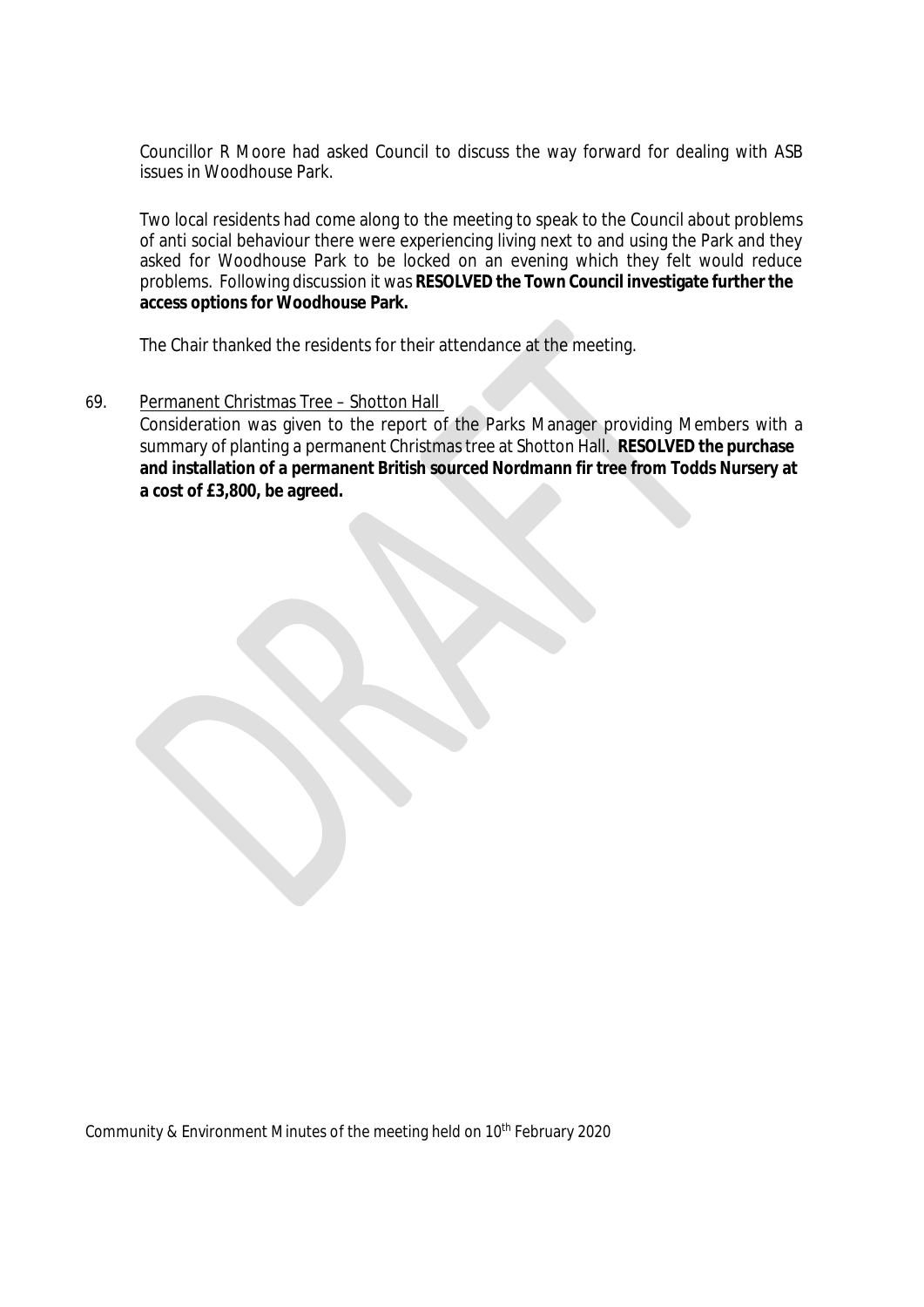| <b>Report To:</b> | Peterlee Town Council |
|-------------------|-----------------------|
|                   |                       |

Date: 24<sup>th</sup> February 2020

- **Subject: Review of the use of Direct Debit, Standing Order and BACS/CHAPS payments**
- **Report of:** Ian Morris, Town Clerk
- **Purpose:** This report provides a review of the current use of Direct Debit, Standing Order and BACS/CHAPS payments by the Town Council and seeks approval of their continued use as per s7.8-7.10 of the Council's Financial Regulations.
- **Background:** Members will be aware that the Town Council makes use of Direct Debit, Standing Order and BACS/CHAPS for a number of different payments ranging from individual suppliers through to staff wages. The Council's Financial Regulations<sup>1</sup> require that approval for the use of such processes should be renewed by resolution of the Council at least every two years.
- **Payments:** The Council's Finance Officer has provided the following summary of payments made by the Council as at 21<sup>st</sup> February 2020:

| <b>Type</b>       | For                                          | Recipient                    | <b>Frequency</b>         |
|-------------------|----------------------------------------------|------------------------------|--------------------------|
| DD                | Electricity                                  | <b>EDF</b>                   | Monthly                  |
| DD                | Gas                                          | Corona                       | Monthly                  |
| DD                | Water                                        | Anglian Water                | Monthly                  |
| DD                | Rates                                        | <b>Durham County Council</b> | Monthly                  |
| DD                | Bank & Card<br>Fees                          | Coop Bank/Global<br>Payments | Monthly                  |
| DD                | Post Franker<br>rental/credits               | FP Mailing                   | Quarterly/as<br>and when |
| DD                | Telephones<br>& internet                     | NTE/Russell Telecom          | Monthly                  |
| DD                | Loan<br>Repayment                            | Public Works Loans Board     | Half yearly              |
| DD                | Satellite TV                                 | <b>SKY</b>                   | Monthly                  |
| DD                | Mobile<br>Phones                             | Vodafone                     | Monthly                  |
| DD                | Vehicle Hire                                 | Northgate Ltd                | Monthly                  |
| <b>BACS/CHAPS</b> | <b>Members</b><br>Participation<br>Allowance | <b>Elected Members</b>       | Monthly                  |
| <b>BACS/CHAPS</b> | <b>Staff Wages</b>                           | Staff                        | Weekly/Monthly           |

<sup>&</sup>lt;sup>1</sup> See s7.8-7.10 at <u>http://www.peterlee.gov.uk/wp-content/uploads/sites/37/2016/04/Financial-regs-</u> [amended-June-2017.pdf](http://www.peterlee.gov.uk/wp-content/uploads/sites/37/2016/04/Financial-regs-amended-June-2017.pdf)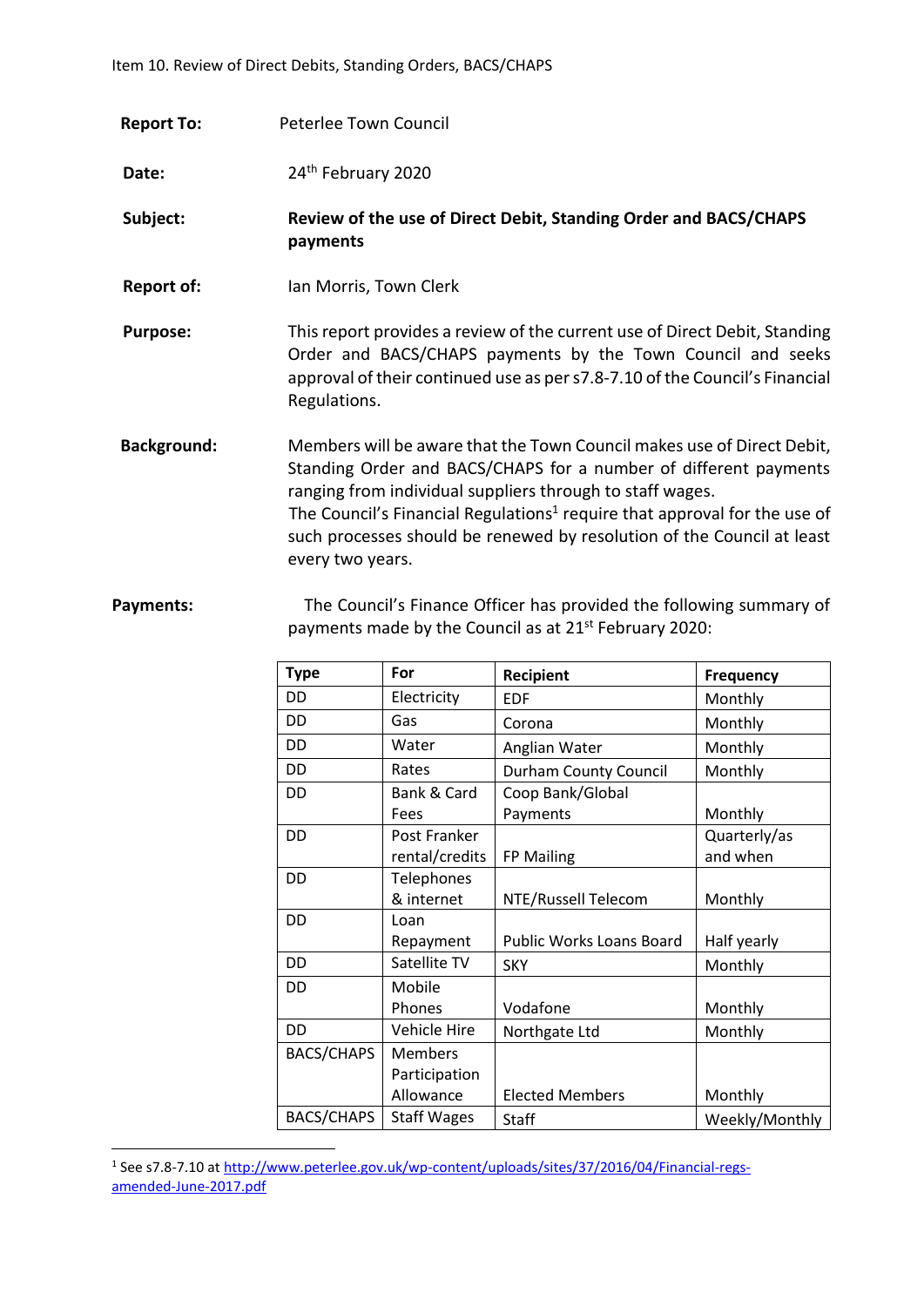The Town Council does not currently use Standing Orders for any payments.

Members are asked to note that as from 24<sup>th</sup> February 2020 the Town Council is switching to electronic BACS payment for the vast majority of contractor invoices etc, moving away from the paper cheque system as requested by Members. These monthly BACS payment runs will still be authorised by the Resources Finance Sub Committee prior to payment and as such are not included in this list of pre-authorised periodic payments.

**Recommendation:** Members are recommended to note the contents of this report and approve the continuation of the use of Direct Debits and BACS/CHAPS payments as outlined in the table above.